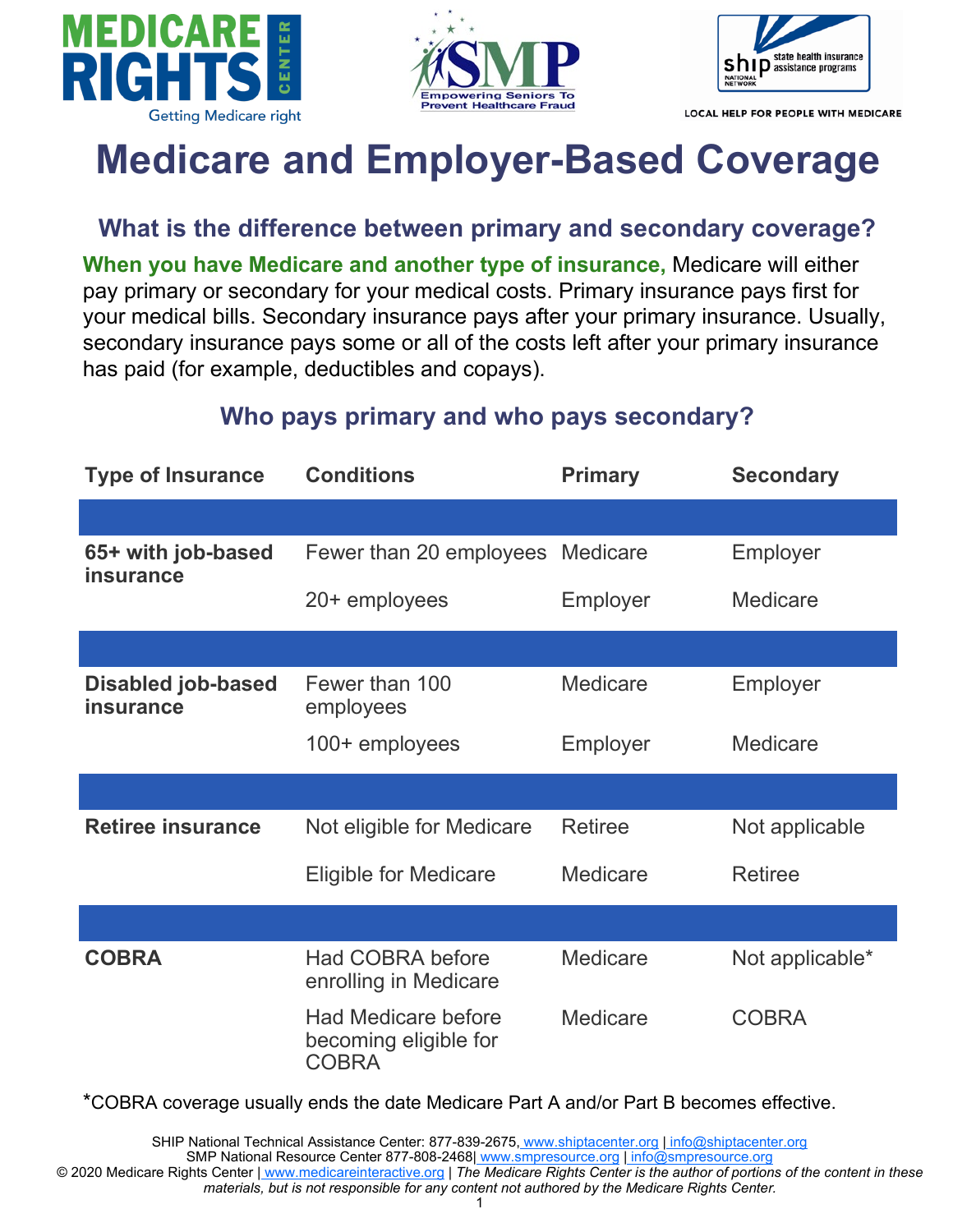





**LOCAL HELP FOR PEOPLE WITH MEDICARE** 

## **Medicare and Employer-based coverage How does Medicare work with job-based insurance?**

#### **Job-based insurance is coverage you have from your, your spouse's, or another family member's current work.**

If you are eligible for Medicare because you are 65 or older:

- Job-based insurance is primary if it is from an employer with 20+employees. Medicare is secondary
- Job-based insurance is secondary if it is from an employer with fewer than 20 employees. Medicare is primary.

If you are eligible for Medicare because you've collected Social Security Disability Insurance (SSDI) for 24 months:

- Job-based insurance is primary if it is from an employer with 100+employees. Medicare is secondary.
- Job-based insurance is secondary if it is from an employer with fewer than 100 employees. Medicare is primary.

If your job-based insurance will be primary, you may decide to delay Medicare enrollment because you already have primary coverage and do not want to pay the additional monthly Part B premium. If your job-based insurance will be secondary, you should enroll in Medicare Part B when you're eligible to avoid high costs for your care. If Medicare is supposed to be your primary coverage, your job-based coverage may provide little or no coverage if you are not enrolled in Medicare Part B.

### **How does Medicare work with retiree insurance and COBRA coverage?**

**Retiree insurance is a form of health coverage an employer may provide to former employees.** Retiree coverage is almost always secondary to Medicare. This means you need to enroll in Medicare to be fully covered.

**COBRA is a federal law that extends the option to purchase coverage to employees and their spouses/dependents once the employee leaves their job or otherwise loses coverage.** If you have COBRA when you become Medicareeligible, your COBRA plan is no longer obligated to keep you enrolled. COBRA always pays secondary to Medicare beginning when you are eligible for Medicare, even if you are not actually enrolled in Medicare. You should enroll in Part B right away. If you already have Medicare Part A or Part B when you become eligible for COBRA, you must still be allowed to enroll in COBRA. Medicare is primary insurance, and COBRA is secondary insurance.